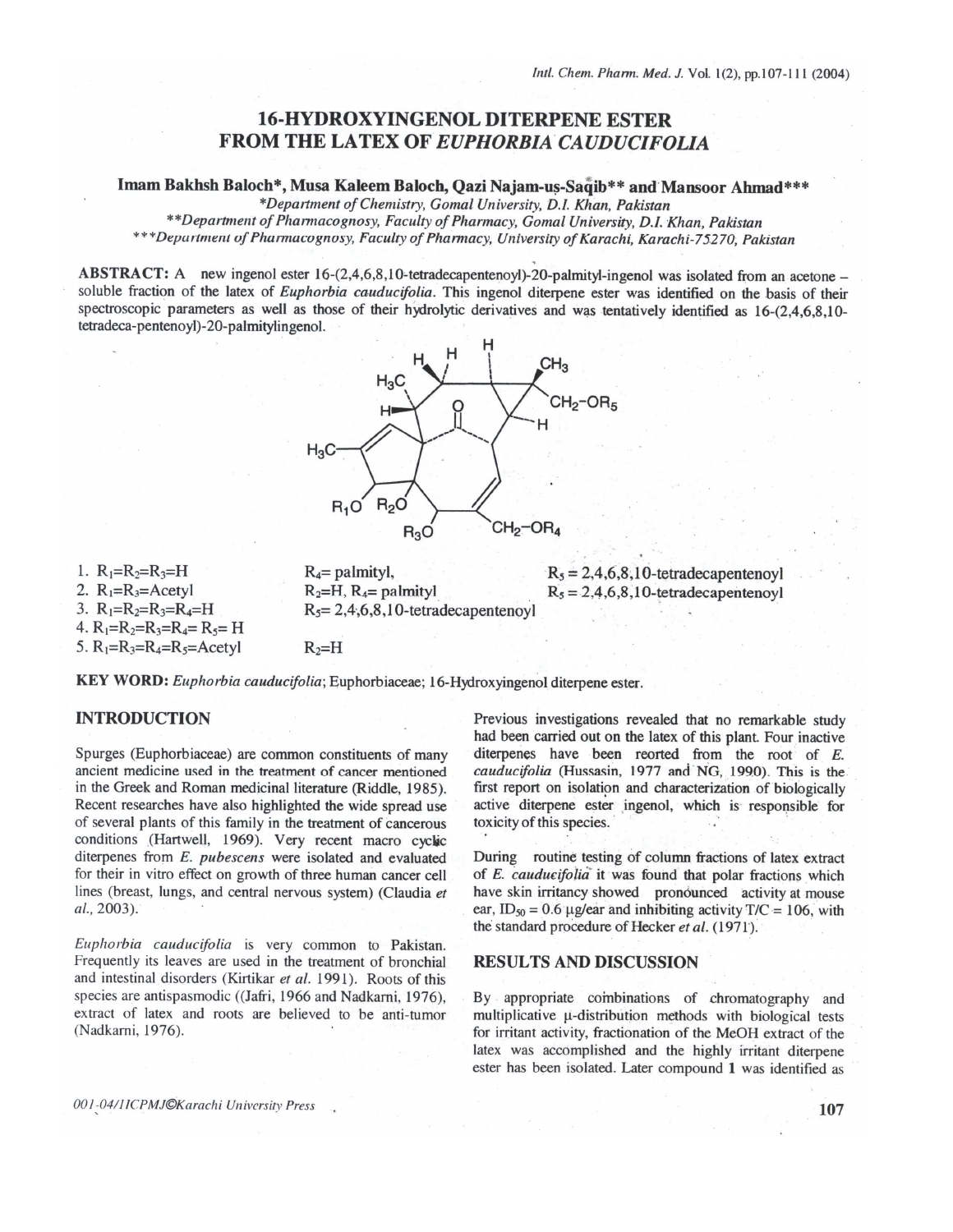16-(2,4,6,8,1O-tetradecapentenoyl) 20-palmitylingenol on the basis of spectral studies (UV, IR, MS & NMR), hydrolysis and acetylation (Busch, 1971).

The compound 1 showed irritant activity  $(ID.so = 0.6$  $\sim$ g/ear) in model experiments where standard procedure (Hecker *et al.,* 1971) was used on mouse of approximate weight 250g.

Latex hydrophilic traction yielded a colorless oil. Its molecular formula was calculated as Cs0Hs40s by HREIMS observed at *mlz* 812.25341which showed a molecular ion peak 16 a.m.u higher than normal ingenols (Busch 1971). In its IH-NMR spectrum of compound 1 (Cs0Hs40s) was found to exhibit many similarities to that of other hydroxyingenol (Busch 1971). However, an additional two proton ABq, quartet, center at 3.31 ppm and 3.65 ppm as well as D2O-exchangeable singlet at 1.84 ppm as would be expected was absent in the compound 1. Contrarily,. the IH-NMRresonances at 0.84 pmm and 1.16 ppm assigned to the 16 and 17 tertiary methyl groups in the usual ingenols was replaced by more downfield methyl group singlet at 1.25

f,pm in the spectrum. It was, therefore, apparent from its IR, H-NMR, and ElMS data that diterpene moiety of compound 1 contained three methyl groups and two hydroxymethyl groups, and was esterified with one acylate at C-16 and other acylates substituent present at C-3. Close inspection of the IH-NMR spectrum of compound 1 and other ingenols suggested that only feasible positions for the insertion of the additional oxygen function was thought to be in the form of a OH group either at the C-16 or C-17 methyl group since only one methyl was observed in IH-MMR at 1.05 ppm, and a ABq system centered at 4.2 ppm was suggestive of the CH2-O- group of a primary ester, its location on C-16 being rationalized by reference to the molecular models indicated that environment of a C-17 hydroxy methyl would be somewhat more sterically

crowded than that of a C-17 hydroxymethyl group, and less likely to account for the facile conversion of hydrolyzed product of 1 to the tetra-acetate that was produced in this study. The positioning in 1 of a primary alcoholic group at C-16 is also favoured on biogenetic grounds.

It is pertinent to point out that Adolf and Hecker have noted the occurrence 16-hydoxyingenol (Busch 1971; Crombe 1955 and Linet *ai.,* 1983). Close observation of the NMR spectrum of 1 revealed that the signal for proton on C-14 had become shifted downfield to a 0.90 ppm frOin its position at 0.73 ppm in the spectrum of 3,5, 16,20tetracetate.

The IR spectrum exhibited characteristic absorptions of OH groups 3545 & 3360 em-I, carbonyl groups 1720, 1735 and 1667 em-I and C=C double bonds 1580, 1550 & 1500 em-I.

In the ElMS spectrum, the prominent fragment peaks at *mlz*  589 (W -COCI4H2sMe (239), 617(M+-CO(CH=CH)s

(CH2h CH3 compatible with the presence of a palmityl and 2,4,6,8,1O-tertadecapentenoyl moieties in the molecule. On alkaline hydrolysis, 1 produced palmatic acid and 2,4,6,8,1O-tetradecapentenoic acid which were identified by comparing their TLC, Mass, IR and IH-NMR spectra with authentic samples. The IH-NMR (CDCh) spectrum also showed the signals for protons of double bonds at ppm 5.95 (lH,q, J=1.6 Hz), 6.10 (lH,d, J=3.6 Hz), 7.28 (lH,dd,  $JI=11.2Hz$ , h=16Hz), 6.599 (lH,dd, J(=11.0Hz, h=11Hz), 6,12 (IH,d, J=IIHz) and 5.55 (IH, J=9.6Hz) and for the protons on carbon bearing an oxygen atom at ppm 4.73 (lH, d, J=12.8), 4,179 (IH, d, J=12.8 Hz) and 4.43 (IH, s). There were six peaks each for CH3 protons at ppm 1.04 (3H,s), 1.10 (3H,s), 0.96 (3H, d, J=7Hz), 1.85 (3H, d, J=1.7Hz), 0.98 (3H, t, J=7.6Hz) and 0.88 (3H, t, J=7.7 Hz). These spectral data revealed that this compound was a derivative of 16-hydroxyingenQl (Busch 197i; Crombe 1955 and Lin *et aI.,* 1983).

Presence of fragment ions in ElMS spectrum of 1, at *mlz*  330, 312, 292 were suggestive of an ingenane pol)Q1 with the same degree of hydroxylation as 16-hydroxyingenol (Busch 1971; Crombe 1955 and Lin *et aI.,* 1983). In the ElMS spectrum of the compound 1, presence of a peak at *mlz* 310 and absence of peak at' *mlz* 121, confirmed hydroxyingenol (Busch 1971; Crombe 1955 and Lin *et aI.,*  1983). The identity of the parent alcohol became evident from the IH-NMR spectrum of the compound 1, the upfield shift of the 1H doublet for the olefinic proton at C-7, from its usual position at 6.0-6.3 ppm to 5.74 ppm had previously been observed in the spectra of 20-acylingenol (Opferkuch and Hecker, 1974). The structure of the parent alcohol was proposed on the basis of comparative IH-NMR studies of its tetra-acetate with the 3,5,16,20-triacetate of

ingenol. It was observed that the signal associated with protons on C-13 and C-14 appeared downfield at 0.9 ppm to 1.4,as compared with 0.73 ppm in the case ofC-13, and C14 protons of ingenol 3,5,16,20-tetra-acetate. Furthermore, the protons of the signals associated with C-8, C-11, and C12 of 16-hydroxyingenol 3,5,16,20-tetraacetate were unaffected by the new acetate, providing evidence for its location on C-16 rather than on C-17. As would be

expected, a ~ew signal for two protons at 4.22 ppm ascrible to the protons on C-16, was also evident.

This assignment was further confirmed by the IH and I3C NMR spectra of compound 1, listed in Table 1. The ions in mass at *mlz* 563 & 601 indicated the sequential loss of palmityl (Opferkuch and Hecker, 1974), and 2,4,6,8,10 tetradecapentoyl groups from the molecular ion.

Apart from the signals for the ester groups the IH-NMR . spectrum in CDCh showed two oxymethylene proton signals gem to ester functions as two AB quartets at 0 4.72 (d, J=12.8 Hz) which was assigned to  $20$  - CH2, and at 0 4.62,  $J = 12.64$  Hz was attributed to 16 - CH2. The spectrum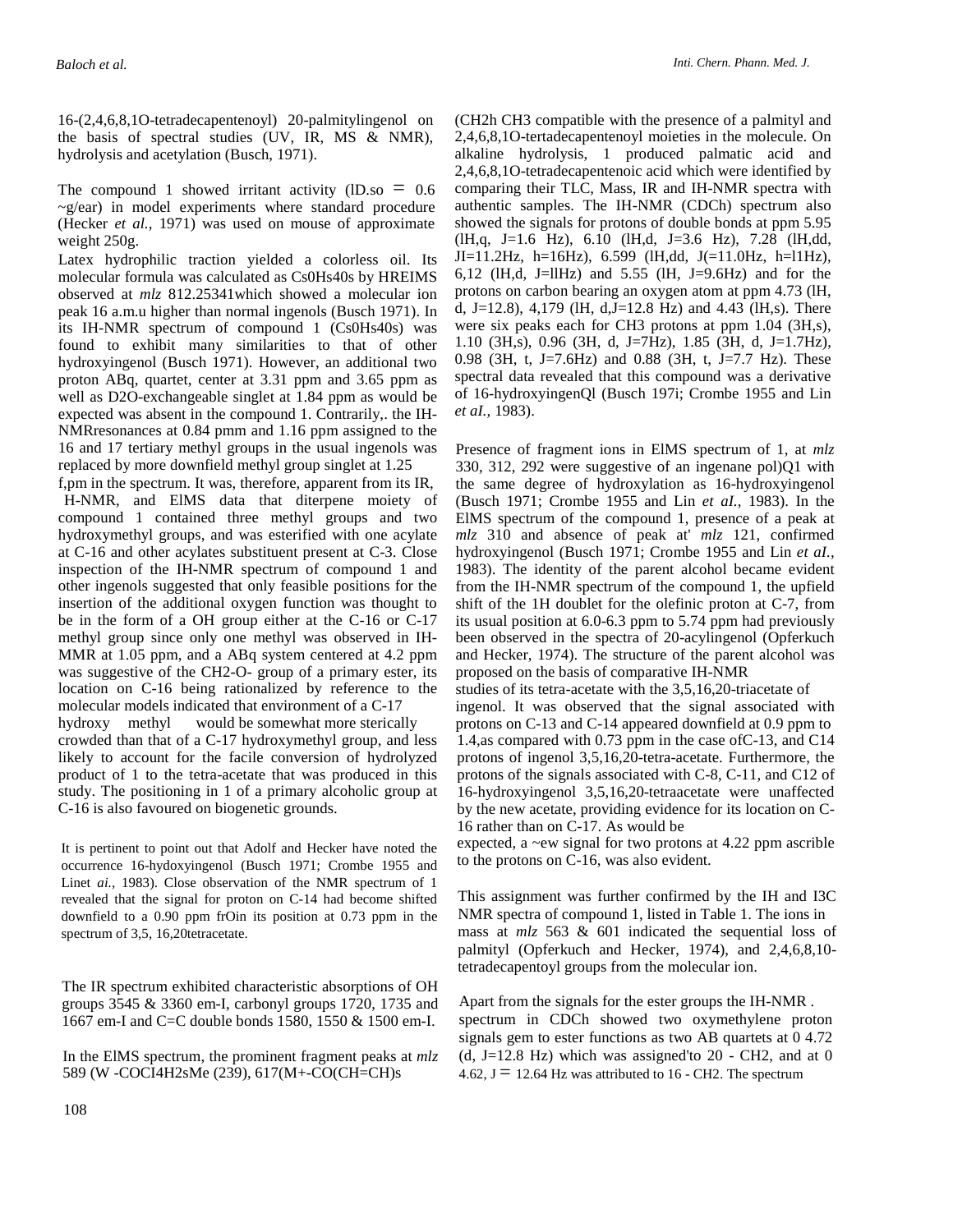comprised ofa methyl group at .0.98 ppm doublet wbich was assigned to 18 -CH3, while two methyl singlets at 01.16 and 1.5 were suggested to CH3-17 and CH3-19 groups respectively, its chemical shifts remained unchanged after acetylation (Opferkuch and Hecker, 1974). The downfield shifts of the signals for H-13 and H-14 in 1 with respect to the corresponding signals in ingenol-3, 5, 16, 20-triacetate (Busch 1971) indicates that the additional hydroxy group is at the C-16 of ingenol (Zechmeister *et al.,* 1970). Thus the structure of 1 is analogous to that of 16-hydroxyphorbol  $[17]$ . In comparision with analogous signals in ingenol  $-$ 3,5,20-triacetate (Jia and Ding, 1991), the additional O-acyl group in 1 does not influence the chemical shifts of OH-4B.H-11B,and H-12B, as would be expected for an acylate at the 16 position rather than at the alternative 17 position. The circular dichroism of 1 £: 278 (-0.12), 300 (+0.64).311 nm  $(+0.715)$  is in agreement with the data of ingenol-3, 5, 20-triacetate (Jia and Ding, 1991).

All the vicinal relationship of the proton resonances were determined by extensive spin-spin decoupling in C~6 through in  $IH - IH - COSY$  experiments.

The 13C-NMR (APT) and DEPT spectra of 1 showed 50 carbon atoms, including 5CH3, 19CH2, 18CH and 8C, of which eight are oxygenated (1 keto, 1 tertiary alcohol, 2 secondary alcohols, 2 primary. alcohols and 2 ester carbonyls) All of the protons bearing carbons were indicated by HETCOR experiments, in addition to the signals of carbonyl at 0 174.33, 173.86 and 177.33. The 13C NMR also revealed five C=C resonances of the esters at 15 134.45, 132.68, *U9.70,* 69.60 and 66.32. However, trom the lHNMR spectrum, the presence of 2 a€yloxy groups, were apparent as ester functional groups. After acetylation under normal condition compound 1 afforded an acetyl derivative 2 which showed an additional two acetoxymethyl singlet at 15 2.07, & 2.3 while the chemical shifts of H-3 and H-5 proton singlet changed trom 15 3.87 H-5 and 5.54 H-3 observed in the spectrum of compound 1 to 15 5.38 and 4.07 respectively. The upfield of H-3 by  $.50.48$  on acetylation of OH-5 in compound 1 is due to the anisotropic effect of the acetyl carbonyl group. .

Integration of these data, the observed molecular ion peak at *mIz* 812 and the degrees of unsaturation supported the presence of a tetracyclic diterpene moiety C2oH3206 esterified with 2 acids, palmitic acid and 2,4,6,8,10 teradecapentenoic acid. The issue has been resolved therefore the nature of diterpene skeleton and the respective locations of the two esterifying groups.

The coupling constants of IH-1H COSY-45 and lH-13C were nearly identical to those reported for 16-0H ingenane derivatives (Gschwendt and Hecker, 1970; Furstenberger

also showed 3 methyl groups of diterpene skeleton . and flecker, 1977). Thus diterpene moiety of 1 was similar to that of 16-OH ingenol.

> Further assignment of the location of acylating groups in 1 was carried out by a IH-13C long range COSY-45 experiments (COLOC). Cross peaks between the carbonyl carbons at 15174.03 C-16, and 173.83 C-20 with protons at 15 2.3 (d, J= 8 Hz) & 5.53 (d, J= 9.5 Hz) respectively, established the location of the ester groups.

> The structure of inlfenane 1 followed trom the IH, 13e, lH IH 2D J-resolved, H\_13C, 2D-COSY (COLOC) (spectral data table.2) which were similar to those of the 20palmitate-I6-0H-ingenol derivatives (Opferkuch, and Hecker, 1974). In lH-NMR spectrum a second set of the 2,4,6,8,IOtetradecapentenoic acid appeared and a. CH3 singlt:t was missing. Instead 2 signals forming an ABq system' indicated at C-16 or C-17- (2,4,6,8,10tetradecapenteneoxy derivative of 1.

> . . To confirm this assignment the NOE, experiments were carried out. The NOE effects between the H-17 methyl singlets and the cyclopropane signals required the 2,4 ,6,8 ,1 O-tetradecapenoate group at C-16. The stereochemical assignment of 2,4,6,8,IO-tetradecapentenoic acid was accompiished by well known method adopted by Hecker *et al.* (1977) based on 2D-H NMR experiments and the confirmation of the double bonds as well as cis by comparison of the downfield coupling constants with of 2Z octadecenoic acid (Gschwendt and Hecker, 1970; Furstenberger and Hecker, 1977). Additional evidence for this moiety was obtained by comparing the IR spectrum of 1 and the four geometric isomers of methyldecadieneoate *(Purcellet al.,* 1966). The prominent absorption maxima at 955 and 1000 cm were present only in methyl 2Z, 4Edecadienoate (Purcell *et al.,* 1966). .

> Taking into account the above facts the structure of compound 1 was proposed as 16-tetradeca-2,4,6,8,1O pentenoyI2~-palmitoyl Ingenol Fig. 1.

### **EXPERIMENTAL**

#### . D MPs: uncorrect; *[a]* 25: CHCb; UV: MeOH; FT-IR: film;

HMR: 500 MHz, CDCb, using the FT mode, with TMS as an internal standard; ElMS ca 70 eV; Prep.TLC: silica gel (0.25mm), using 60% H2SO4 as visualizing agent and MelCO to elute zones from plates, solvent system: 1. hexane-C~6-Et20-EtOAc (2:2:1:1); 2. cyclohexane- Et20- EtOAc (1:1:1); 3. CHCb- EtlO (19:1), 4. CHClrMeOH  $(9:1)$ .

*Plant material: Euphorbia cauducifolia* latex was collected from Karachi University Campus, Karachi, Pakistan, and was identified by Prof. Dr Nassir Ali. A voucher specimen was deposited in the herbarium of University of Karachi,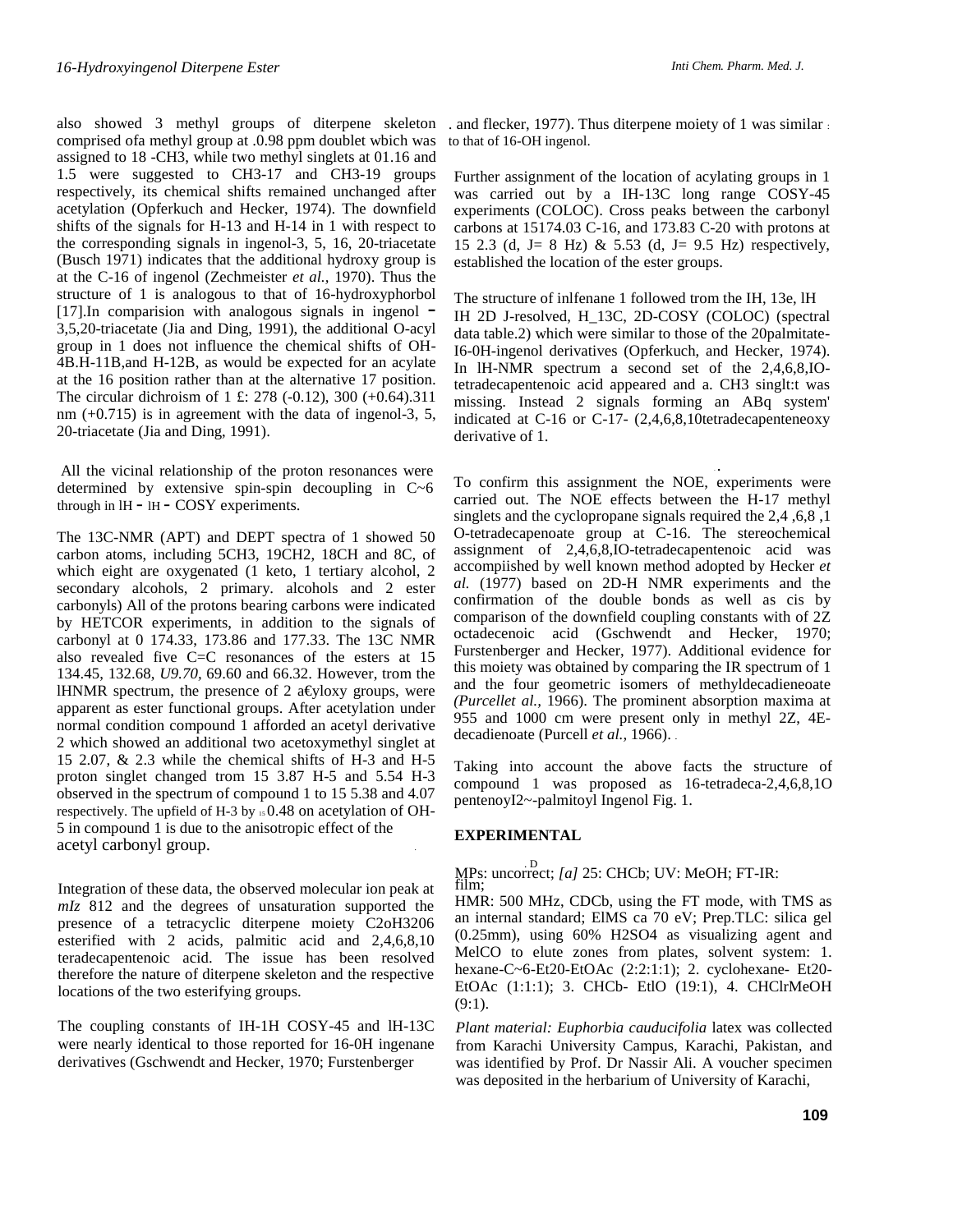Institute *of* Botany Karachi, Pakistan. Latex was collected directly into a flask containing methanol, after one week was evaporated under reduced pressure at 40C.The methanol extract was subjected to MezCO and soluble fraction material evaporate to get crude extract and was named as MezCO soluble fraction which was further treated with EtOAc to afford EtOAc soluble crude then this soluble material after evaporation was partitioned into Pet: ether-MeOH - HzO *(15:10:0.5),* the crude material was dissolved in upper layer *of* this system and extracted with lower layer ,washed with water and dried over anhydrous sodium sulphate and named hyrophillic traction.

*Isolation of ingenolie ester:* 6.5 g hydrophilic fraction was subjected to silica gel column (60 type 70-230 mesh size E, Merck silica gel for column.chromatography) using 1 as an eluent, tractions 51-109 trom the column during separation exhibited three major zones by TLC when solvent system 1 was used for development. Purification *of* the I which was least polar zone by preparative TLC in solvent 3 yielded 6.0 mg 1 (Rf 0.41).

*Characterization of isolate* 1: 16-(2,,4,6,8,10 tetradecapentenoyl), 20-palmitylingenol.( 6.0mg 0.0056% ,w/w) exhibited the following data:

*Spectral Data:*

HRMS: 812.25341 [M+],

Cs0Hs40g.

ElMS: (Relative intensity, %,) 70ev, m/z: *812.9~,O.3),*  794(~-18,HzO,0.6), 797(~15,O.9), 776(~-36,2HzO,O.8), 611(~-CO(CH)1O (CHzhCH3,20), 573(~-239, CO(CHz)14CH3.l6), 412,372,310(100), 294(30), 197(47), 83(30).

UV (MeOH): An"",; 192, 210, 302,5nm (18,000,14000,27 700);

IR (CHzCh): 3678, 3567, 3517, 3515, 3423,1716,1627, 1608 cm-l .

H-NMR (CDCh, 500MHz): ppm, 7.85 (I-H), 6.8-5.7 (7H), H-3; 5.63, H-8 1; 4.3, CHr20:4.31, H-5:4.04, CH319:1.8, CH3-1(3, CH3-17:1.08, 1.05, 2-0H (exchangeable) : 3.36ppm.

13CNMR(CDCh, 75.5MHz): ppm 131.65C/l, *163.26C/2,*  82.8OC/3, 84.73C14, 74,95C/5,136.60 Cl6, 128.38 *C/8,* 205. 17C/9,71.97C110,37.67 *C/ll,35.12 C/12,* 69.08 Cl13,28.39 *C/14,* 30.42 *C/15,* 66.49 *C/16,* 16.71 Cl17,18.19 *C/18,* 15.52 *C/19,66.34* Cl20.

*Palmitate:* 174.33C11, *34.50CI2,* 23.09C13, 29.67C/4, 29.67C/5,

29 .67C/6,29 .67Cn ,29 .60C/8 ,29 .60Cl9 ,29 ,32CIl 0,29 .29C/l

1,29.15C/12,29.47CIl3,31.91C114,22.70C/15,14.lOCl16.

*2,4,6,8,IOTetradecapentenoate:* 173.86 Cll, 134.45 Cl2, *132.67C/3, 129.70C/4,* 129.67 *C/5,* 129.65 *C/6,129.65 cn,*  129.64 *C/8,* 129.56 *C/9,* 129.50 *CIlO,* 66,56 Clll, 29.15 Cl12, 29.43 *CIl3,* 31.93 Cl14, 22.70Cl15, 14.10 *C1l6.* 

*Pal1ial hydrolysis of compound 1:* Compound 1 (2.5mg) was hydrolyzed with O.IM KOH in MeOH for 20 minutes at

room temperature. The h}drolysis product obtained, 20 palmitylingenol (2, 1.4 mg), on purification by preparative TLC in solvent system 1 (Rf 0.26) was characterized as follows: resins; [11 ]D 25 - 23.6 (CHCI3, c, 0.3).

IR (KBr) 'Umax: cm-l 34 23, (OH), 1723, 1223 (ester), 1673, 3045 (C=C) 739;

EI-MS: m/z (reI. int., %): 602 ~, 3), 584 (M+-HzO, 6,)+, 587 (~ -Me, 7), 566 (~-2HzO,8), 363 (16),255 (28),213 (47), 83 *(100).* lH-NMR(CDCh) ppm; 5.75 (lH,s, H-l), 5.62,(IH,s H-3), 4.06,(IH,s H-5), 6.90 ,( IH,s,H-7), 4.20, (IH,m,H-8),(1H,m ,H-ll),2.34(IH, m,H-12), 0.68(IH, m,H-13), 0.68,(IH, m, H-14), 4.48,(2H,ABq J=12.2 Hz,CHr H-16), 1.15(3H, CH3-17), 0.98, (3H, CH3-18), 1.83(3, CH319), 4.72(2H, CHz-20), 2.30 (3H, t, J=8 Hz, CH3-2), 1.25(2H, br. s, CHr3, CHz-15), 0.88 (t, J=7.5Hz, CH3-16).

Compound 16-hydroxyingenol-3, 5, 16, 20-tetraacetate was produced and identified (mp, EI-MS, co- TLC), after workup by direct comparison with a sample *of* this compound obtained in earlier work on *E. ingens* [27]. MS: Parent ion at m/z= 520, NMR, 2.3 ppm, 4-CH3CO.

*Transesterification of* 1: Sodium methoxide solution in methanol (10 ml, 0.005M) was added to 1 (5.mg). After 20 hours, phosphate buffer was (10 ml; pH 6.8) was added. After removal *of* the majority *of* methanol under reduced pressure, the residue was taken in ethyl acetate and washed with water. Evaporation of the solvent gave polyhydroxyingenol V which was purified by TLC in dichloromethanel acetone (4/1) to yield 3.7mg  $(Rf = 0.11)$  MS: Parent ion m/z=/362.

IR (CHzCh): 3600,3550.3445,3437,3367, (OH), 1605, (CO) 1550 (C=C), lHNMR;3-H:3.82 ppm.

*Catalytic hydogenation of polyhydroxyingenol* (V): 18 mg alcohol (V) was dissolved in ethyl acetate 5ml was hydrogenated with hydrogen gas in 10 % Pd Icharcoal (8mg) for five hours at room temperature. After filtration and evaporation *of* the solvent, the remaining residue was purified by TLC in dicHloromethane/acetone (311),  $Rf =$ 0.36. MS:Parent ion at m/e 364.

MS:Parent ion m/z= 364.tHNMR: 6-H: 1.54(IH,m), 7-2H: 1.86(2H, m,)

*Acetylation of polyhydroyingenol* (V): Compound V 3.6mg was dissolved in acetic anhydride (0.3ml) and pyridine 0.6ml and the reaction mixture left at room temperature overnight. Crushed ice was added and the mixture extracted with ethyl acetate. After removal *of* the solvent afforded crude product which was purified by TLC in benzene/ethyl acetate *3/1* to yield tetra-acetate 3,5,16,20-ingenol 3.3mg  $Rf=0.42$ .